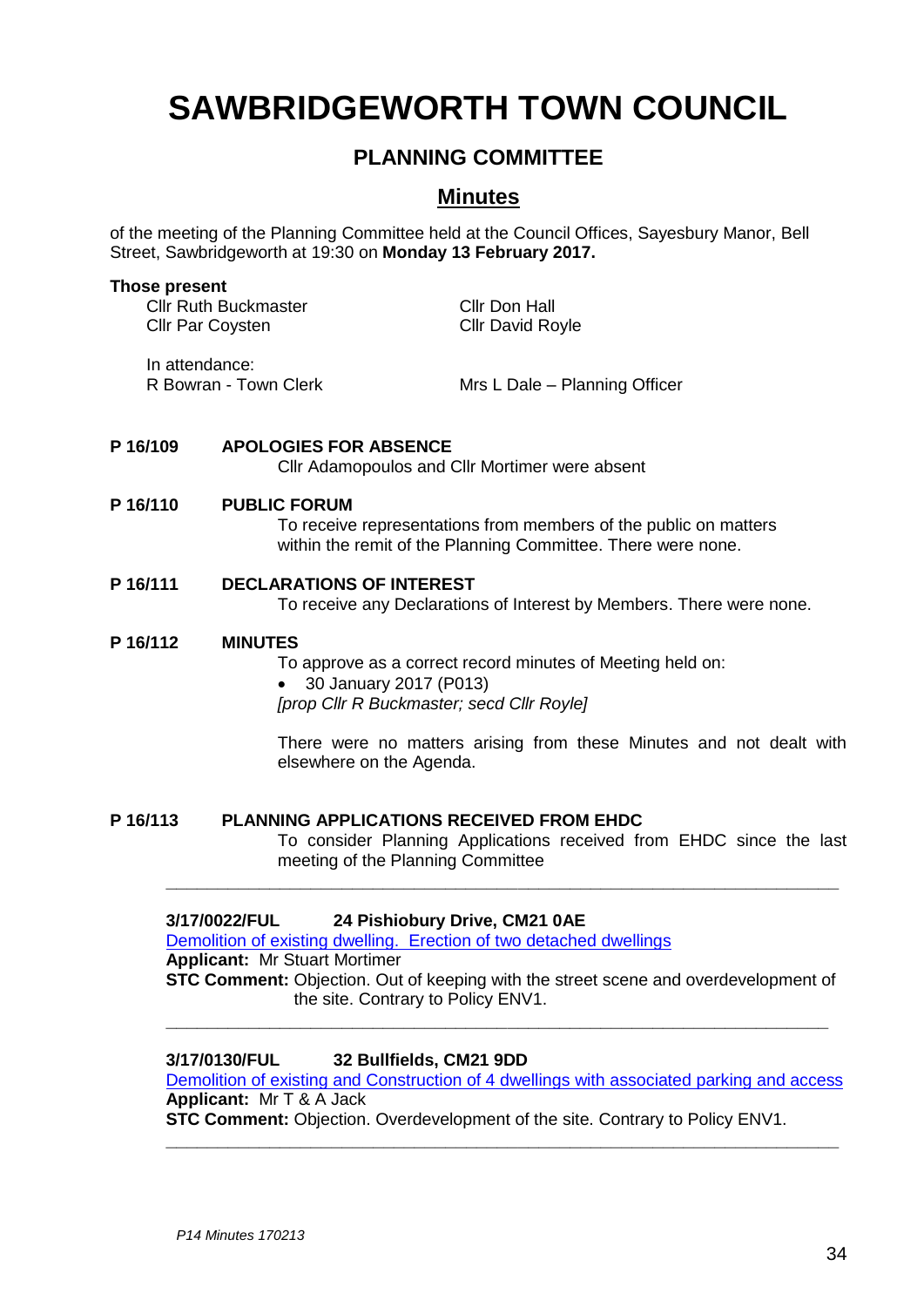## **3/17/0167/HH 43 Gilders, CM21 0EH** [Single storey side and rear extension](https://publicaccess.eastherts.gov.uk/online-applications/applicationDetails.do?activeTab=summary&keyVal=OK8QMFGL00700) **Applicant:** Mrs B Harpin **STC Comment:** No Objection. **\_\_\_\_\_\_\_\_\_\_\_\_\_\_\_\_\_\_\_\_\_\_\_\_\_\_\_\_\_\_\_\_\_\_\_\_\_\_\_\_\_\_\_\_\_\_\_\_\_\_\_\_\_\_\_\_\_\_\_\_\_\_\_\_\_**

# **3/17/0181/FUL 60 Station Road, CM21 9AZ**

[Part change of use of office to shop with 1no dwelling](https://publicaccess.eastherts.gov.uk/online-applications/applicationDetails.do?activeTab=documents&keyVal=OKC2D5GL00700) **Applicant:** Titan Management **STC Comment:** No Objection.

#### **3/17/0248/PNHH 29 Parkway, CM21 9NR**

[Single storey extension](https://publicaccess.eastherts.gov.uk/online-applications/applicationDetails.do?activeTab=summary&keyVal=OKP1S2GL00X00) **Applicant:** Mrs L James **STC Comment:** No Objection.

# **3/17/0252/FUL Central Surgery, Bell Street, CM21 9AQ**

[Alterations to the existing surgery building and a new build two storey extension. Works](https://publicaccess.eastherts.gov.uk/online-applications/applicationDetails.do?activeTab=summary&keyVal=OKP2WEGLN4V00)  [include the reconfiguration of the existing internal layout, alterations to windows and](https://publicaccess.eastherts.gov.uk/online-applications/applicationDetails.do?activeTab=summary&keyVal=OKP2WEGLN4V00)  [doors, reorganisation of the site boundary, works](https://publicaccess.eastherts.gov.uk/online-applications/applicationDetails.do?activeTab=summary&keyVal=OKP2WEGLN4V00) of hard landscape and reconfiguration of [the existing car park](https://publicaccess.eastherts.gov.uk/online-applications/applicationDetails.do?activeTab=summary&keyVal=OKP2WEGLN4V00)<br> **Applicant:** Cer **Central Surgery** 

**\_\_\_\_\_\_\_\_\_\_\_\_\_\_\_\_\_\_\_\_\_\_\_\_\_\_\_\_\_\_\_\_\_\_\_\_\_\_\_\_\_\_\_\_\_\_\_\_\_\_\_\_\_\_\_\_\_\_\_\_\_\_\_\_\_**

**\_\_\_\_\_\_\_\_\_\_\_\_\_\_\_\_\_\_\_\_\_\_\_\_\_\_\_\_\_\_\_\_\_\_\_\_\_\_\_\_\_\_\_\_\_\_\_\_\_\_\_\_\_\_\_\_\_\_\_\_\_\_\_\_\_**

**\_\_\_\_\_\_\_\_\_\_\_\_\_\_\_\_\_\_\_\_\_\_\_\_\_\_\_\_\_\_\_\_\_\_\_\_\_\_\_\_\_\_\_\_\_\_\_\_\_\_\_\_\_\_\_\_\_\_\_\_\_\_\_\_\_**

**STC Comment:** Because of the complex nature of the application District Councillors were asked to refer this to the Development Management **Committee** 

**\_\_\_\_\_\_\_\_\_\_\_\_\_\_\_\_\_\_\_\_\_\_\_\_\_\_\_\_\_\_\_\_\_\_\_\_\_\_\_\_\_\_\_\_\_\_\_\_\_\_\_\_\_\_\_\_\_\_\_\_\_\_\_\_\_**

# **P 16/114 LATE PLANNING APPLICATIONS**

To deal with Planning Applications received from EHDC following the Publication of this Agenda and received before 10 February 2017

None received

# **P 16/115 PLANNING DECISIONS MADE BY EHDC**

To receive Planning Decisions from EHDC **\_\_\_\_\_\_\_\_\_\_\_\_\_\_\_\_\_\_\_\_\_\_\_\_\_\_\_\_\_\_\_\_\_\_\_\_\_\_\_\_\_\_\_\_\_\_\_\_\_\_\_\_\_\_\_\_\_\_\_\_\_\_\_\_\_**

**\_\_\_\_\_\_\_\_\_\_\_\_\_\_\_\_\_\_\_\_\_\_\_\_\_\_\_\_\_\_\_\_\_\_\_\_\_\_\_\_\_\_\_\_\_\_\_\_\_\_\_\_\_\_\_\_\_\_\_\_\_\_\_\_\_**

#### **3/16/2717/HH 1 Crofters, CM21 0DE**

[Two storey side and single storey front extensions](https://publicaccess.eastherts.gov.uk/online-applications/applicationDetails.do?activeTab=summary&keyVal=OHRIQGGLMGM00) **Applicant: Mr R Nunn** *STC Comment: No objection EHDC Decision: Granted* **\_\_\_\_\_\_\_\_\_\_\_\_\_\_\_\_\_\_\_\_\_\_\_\_\_\_\_\_\_\_\_\_\_\_\_\_\_\_\_\_\_\_\_\_\_\_\_\_\_\_\_\_\_\_\_\_\_\_\_\_\_\_\_\_\_**

# **3/16/2734/HH 5 Atherton End, CM21 0BS** Two storey side extensions

**Applicant: Mr & Mrs Smith** *STC Comment: No objection EHDC Decision: Granted*